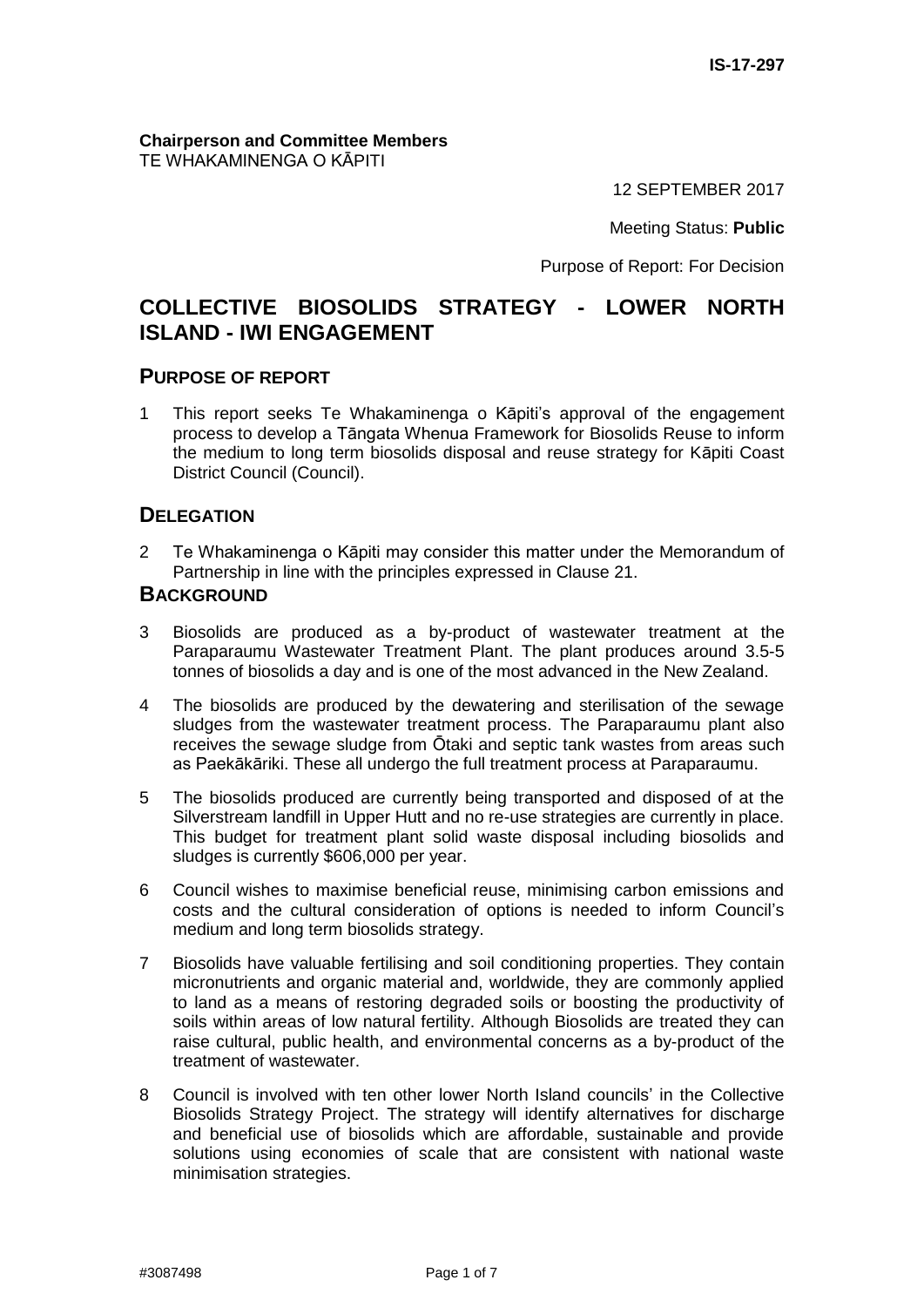- 9 Council recognises the management of waste as a significant issue for Tāngata Whenua as expressed through tikanga (policy) in Te Haerenga Whakamua. It also acknowledges that there is no cultural framework to guide the development of a long term strategy for Kāpiti's biosolids and the potential for its reuse.
- 10 This project provides Council with the opportunity to work with Iwi partners to develop a Tāngata Whenua Framework for Biosolids Reuse in Kāpiti that identifies how Tāngata Whenua values can be incorporated into developing longterm solutions for managing biosolids.
- 11 The project team of Centre Integrated Biowaste Research (CIBR) and Lower Environmental Impact (LEI) will provide technical and scientific expertise to work alongside Kāpiti Coast District Council and support Iwi to develop the 'Tāngata Whenua Framework for Biosolids Reuse. This work can draw upon the 'CIBR/LEI community engagement framework' and the 'Tapu to Noa' approaches to inform develop the Tāngata Whenua Framework for Biosolids Reuse.
- 12 The framework developed in Kāpiti will be presented to wider lower North Island Councils' and Iwi groups for consideration on ways that Tāngata Whenua values and Mātauranga Māori frameworks can better inform decision-making, management and monitoring processes for waste and wastewater treatment options and biosolids reuse in the wider region.
- 13 A three step process is proposed to develop the framework and is summarised below with the detailed plan included as attachment one:
	- *Phase 1: Engagement Co-design and set up*
	- *Phase 2: Design and delivery of a Hui/workshop with KCDC and local Iwi/hapū*
	- *Phase 3: Co-analysis with local researcher, CIBR and KCDC*

### **ISSUES AND OPTIONS**

### **Issues**

- 14 Representation from all three Iwi in the district is considered important as all communities in Kāpiti produce wastewater and associated sludge's that ultimately need disposing of. A tri-Iwi working party is considered a good approach to incorporating the individual Iwi views in relation to their Rohe. The approach would provide for the specific views of each Iwi and maximise the value of the support available from the Collective Biosolids Strategy Project.
- 15 To give effect to Iwi values in Council's Biosolids strategy a framework approach provides structured guidance to the selection of locations and appropriate management practices that would be required.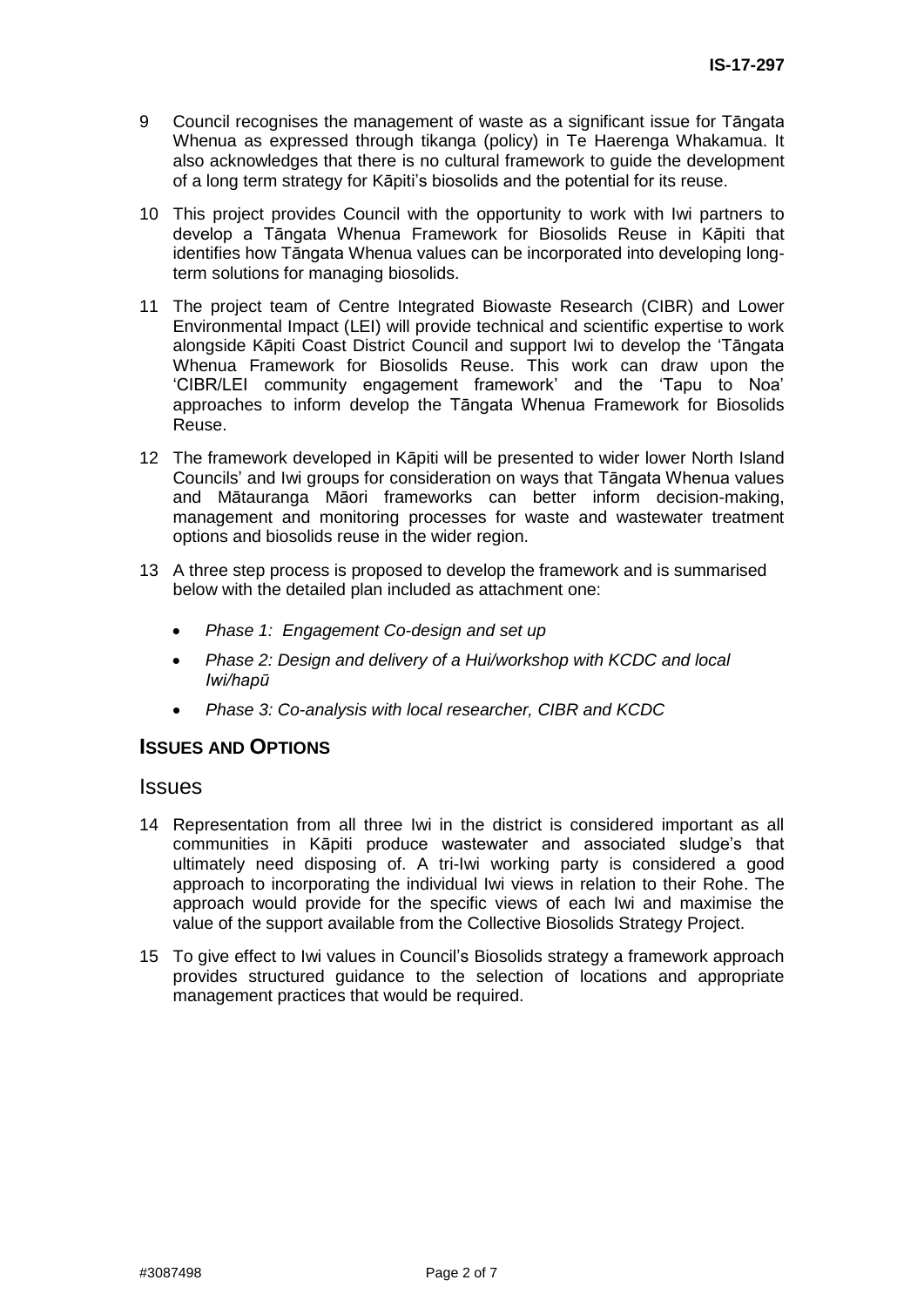### **CONSIDERATIONS**

### Policy considerations

- 16 Te Haerenga Whakamua a planning document developed by Iwi articulates Māori World View in relation to the management of the district.
- 17 The guidance from the framework on the reuse and disposal of biosolids may also need to be incorporated into the development of the future Iwi Management Plan.

### Legal considerations

18 There are no legal matters to consider in the approval of the engagement process.

### Financial considerations

- 19 The Collective Biosolids Strategy Project provides the funding for the involvement by the project team of Centre Integrated Biowaste Research and Lower Environmental Impact and writing up of the framework document.
- 20 Any additional costs for Hui and associated research would be funded from the wastewater activity from existing solid waste budgets.

### Tāngata whenua considerations

21 The matter of disposal of biosolids was first presented to Te Whakaminenga o Kāpiti's in January 2015. The matter was further progressed with the ART forum and a site visit was undertaken. This paper and proposal has taken into account this earlier work and has been developed in discussion with Councils Acting Iwi Relationships Manager.

### **SIGNIFICANCE AND ENGAGEMENT**

### Significance policy

22 The decision to approve the engagement process to develop a Tāngata Whenua Framework for Biosolids Reuse does not trigger Council's Significance and Engagement Policy

### Engagement planning

- 23 The Collective Biosolids Strategy Project has developed an Iwi engagement plan to implement the framework develop which is included in attachment one.
- 24 It is envisaged that the draft biosolids strategy once informed by the Tāngata Whenua Framework for Biosolids Reuse would be presented to Council for consideration for adoption.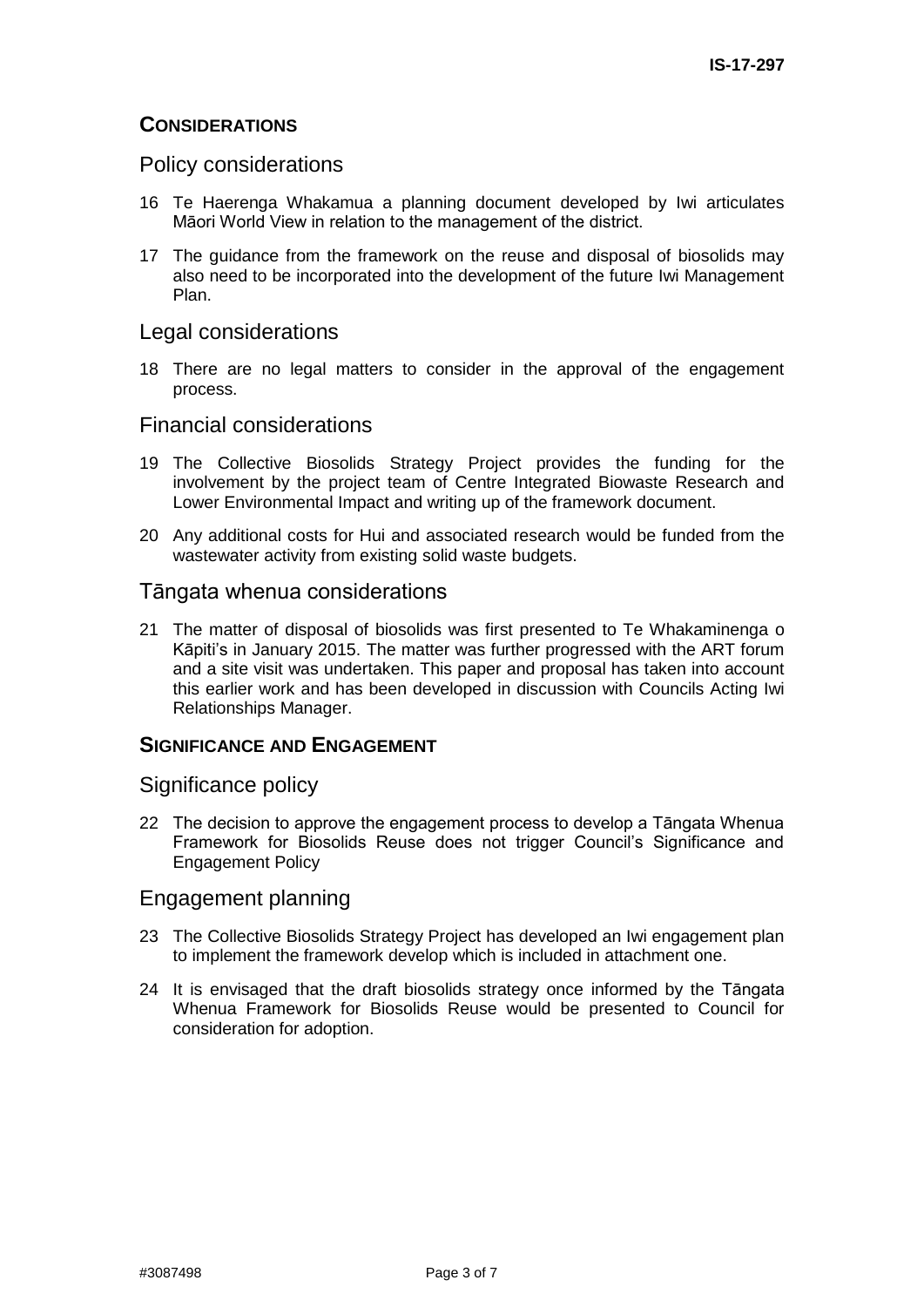25 No external consultation has taken place to date and the proposed process will inform the Councils biosolids strategy.

### **Publicity**

26 The progress and results of this process may be published through the Collective Biosolids Strategy Project from time to time and would be supported by a tri Iwi working group and Council communications team.

### Other considerations

27 The issue of biosolids disposal and/or re-use is likely to be a matter of interest to the wider community and this would be appropriately addressed through the development of the long term biosolids strategy and its adoption through Council processes.

## **RECOMMENDATIONS**

28 It is recommended that:

- Te Whakaminenga o Kāpiti approves the proposed engagement process to develop a Tāngata Whenua Framework for Biosolids Reuse through the Collective Biosolids Strategy Project.
- Te Whakaminenga o Kāpiti mandate a tri-Iwi working group to engage in the development of the Tāngata Whenua Framework for Biosolids Reuse Framework for Kāpiti.
- Te Whakaminenga o Kāpiti confirms the appropriate representation from each Iwi for the tri-Iwi working group.

| Report prepared by                                              | <b>Approved for submission</b>                     | <b>Approved for submission</b>                                   |  |
|-----------------------------------------------------------------|----------------------------------------------------|------------------------------------------------------------------|--|
| Martyn Cole                                                     | <b>Kevin Currie</b>                                | Sean Mallon                                                      |  |
| <b>WATER &amp;</b><br><b>WASTEWATER</b><br><b>ASSET MANAGER</b> | <b>GROUP MANAGER</b><br><b>REGULATORY SERVICES</b> | <b>GROUP MANAGER</b><br><b>INFRASTRUCTURE</b><br><b>SERVICES</b> |  |

### **ATTACHMENT**

Appendix 1 Tāngata Whenua Framework for Biosolids Reuse – Engagement Plan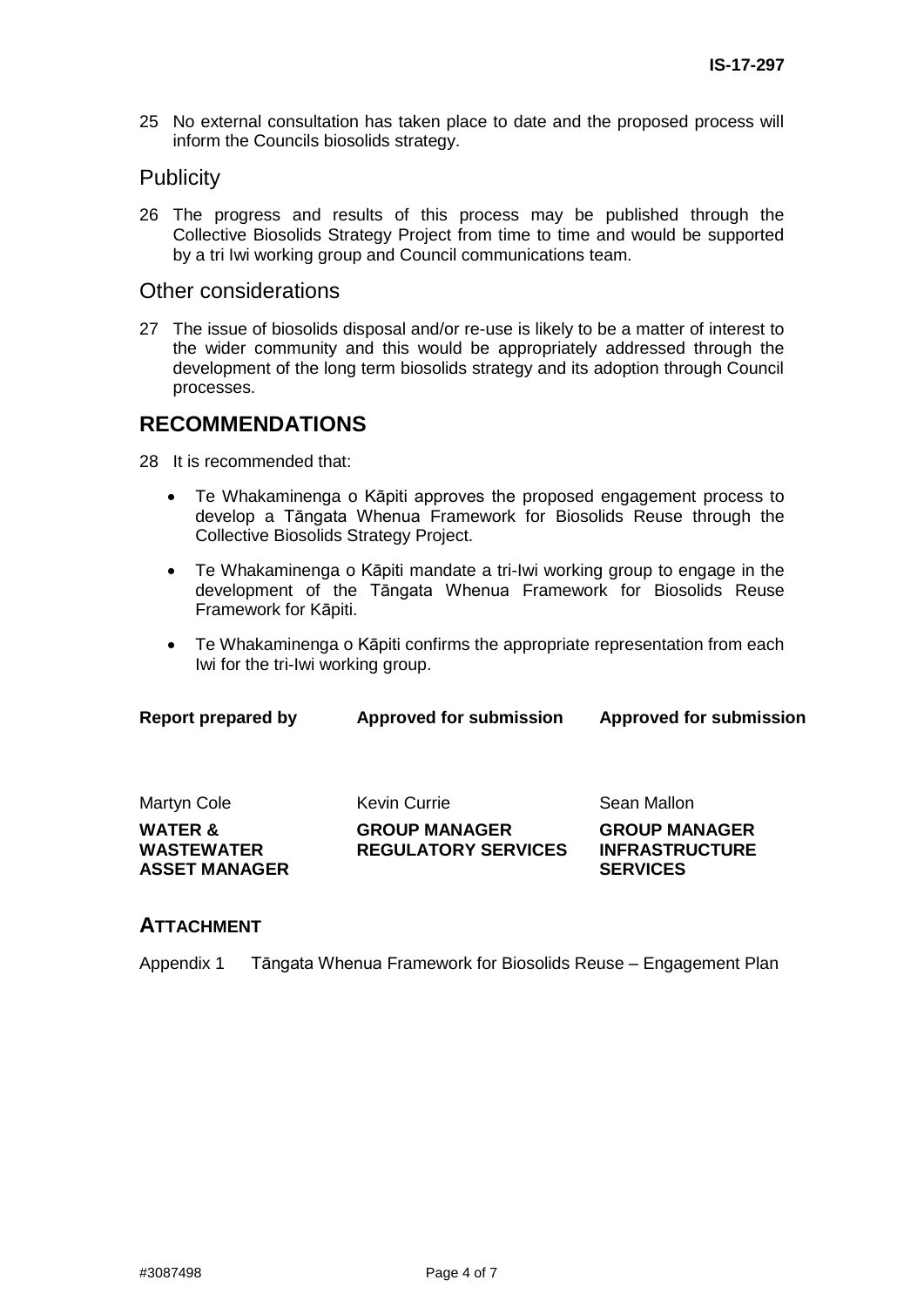

# **CIBR/LEI - MfE Collective Biosolids strategy - Lower North Island**

# **Iwi Engagement Plan (draft) - June 2017**

# **Kāpiti Coast District Council (KCDC) - Pilot Tāngata Whenua Engagement Framework**

### *Outline:*

A significant issue often raised by local hapū and Iwi is that there are no cultural frameworks to guide conversations and input into waste management. The work with Iwi in Kāpiti to develop an Engagement Framework that identifies how Iwi, tāngata whenua and community values can be incorporated into developing long-term regional-wide solutions for managing biosolids.

The project team will work alongside KCDC to support their engagement with Iwi and to develop a 'pilot tāngata whenua engagement framework'. CIBR/LEI aims to provide technical and scientific expertise to support KCDC to better understand and consider Iwi values and viewpoints on the options and scenarios for biosolids management in the Kāpiti area. The pilot approach with KCDC and local Iwi will draw upon the 'CIBR/LEI community engagement framework' and the 'Tapu to Noa' approaches to develop an engagement framework.

This work will be presented to wider lower North Island Councils and Iwi groups for consideration on ways that mana whenua values and mātauranga Māori frameworks can better inform decision-making, management and monitoring processes for waste and wastewater treatment options and biosolids reuse in the wider region.

There are three Iwi within KCDC's jurisdictional area. These are Te Āti Awa ki Whakarongotai, Ngāti Raukawa ki te Tonga, represented by Ngā Hapū o Ōtaki and Ngāti Toa Rangatira.

We have outlined three phases to the work;

### *Phase 1: Co-design and set up (Dec 2016 – July 2017)*

Initial scoping meetings held with CIBR and KCDC's wastewater management and Iwi Relationships Manager to co-design the approach. Key actions identified included;

- 1. Iwi engagement must also be addressed in the high level governance arrangements for the project. A Terms of Reference was developed and Todd Taiepa, Poutakawaenga - Principal Māori Advisor for the Palmerston North City Council (PNCC) has been appointed as Māori Advisor for the project.
- 2. The research will be led and guided by a local Māori researcher or a tri-Iwi working party. KCDC will be submitting a proposal to KCDC Te Whakaminenga o Kāpiti) to gain their approval on a process to carry out the 'Scenario development and engagement' work with local Iwi. This proposal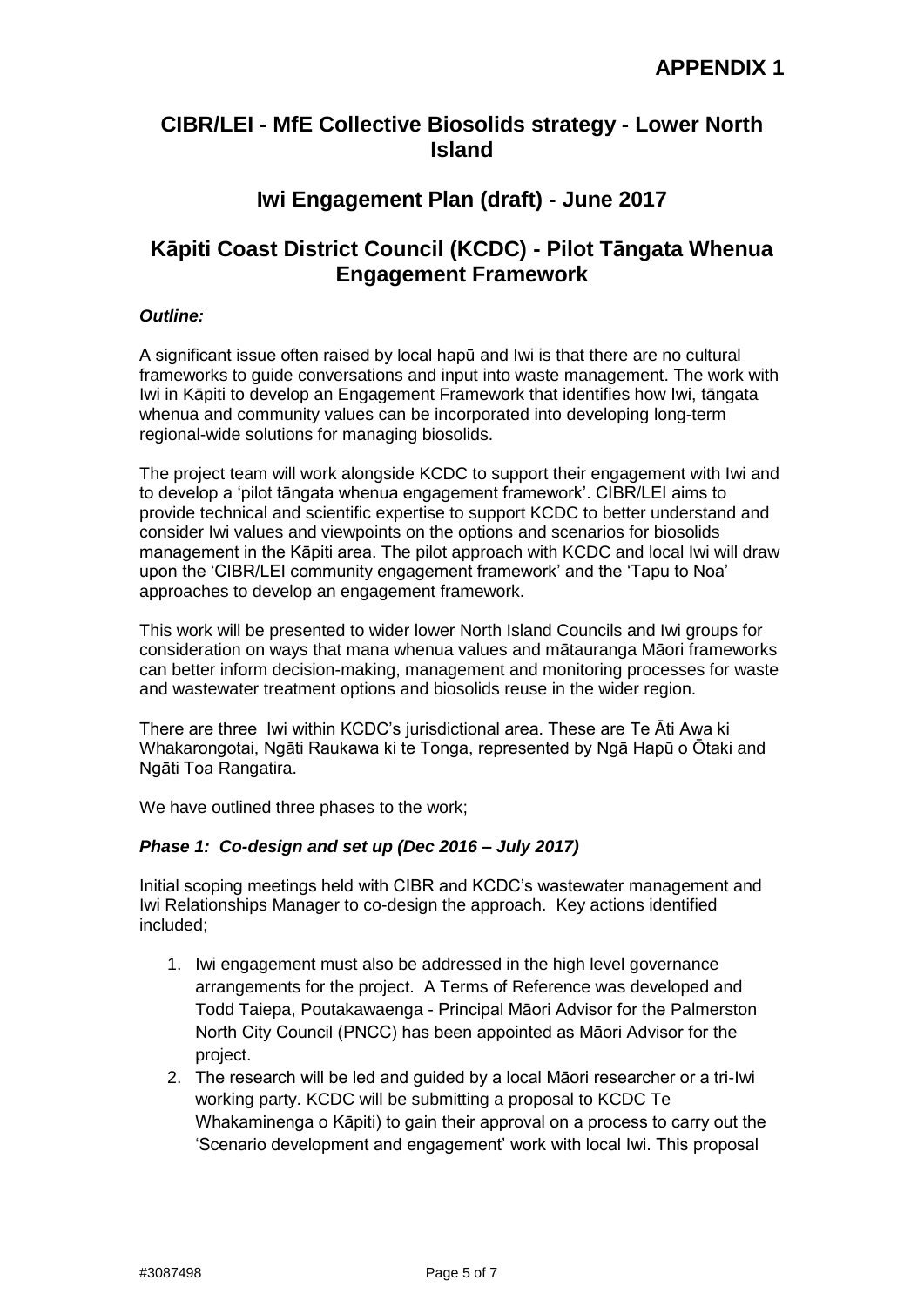will be submitted by Martyn Cole, KCDC Water & Wastewater Asset Manager, in September 2017.

3. Mahinarangi Hakaraia (Ngāti Raukawa Ki Te Tonga), has now replaced Monica Fraser as KCDC's Iwi Relationships Manager. Martyn and Mahinarangi will support liaison between the tri-Iwi working party or appointed local Māori researcher and CIBR/LEI team in the co-design of a hui or forum to engage with local Iwi and hapū.

Following the process of approval from Te Whakaminenga o Kāpiti, the CIBR team will liaise with KCDC's Iwi Relationships Manager, the local researcher, or tri-Iwi working party to plan together how the CIBR processes might be utilised alongside a wider Iwi-led research process to support the development of a 'pilot tāngata whenua engagement framework'.

### *Phase 2: Design and delivery of a Hui/workshop with KCDC and local Iwi/hapū (July 2017 – Dec 2017)*

We envisage that CIBR could provide KCDC with assistance and support in the design of a one day hui/workshop. The hui would aim to combine technical and cultural perspectives to explore and consider different scenarios for wastewater and biosolids management for the Kāpiti Coast area. The timing and content of the hui, or other 'fit for purpose' activities, will be designed with the appointed local Māori researcher or tri-Iwi working party to be delivered at an appropriate time in the research cycle.

### *Draft outline of Hui/workshop*

- 1. Outline the current situation wastewater treatment plant operations, current site and processes, opportunities/constraints.
- 2. Explore local cultural data including sites of significance
- 3. Explore Mātauranga Māori frameworks on decision making, management and monitoring (ie. Tapu to Noa, Mauri Compass, Mauri model etc), and their applicability in context of what can be done with Kāpiti biosolids.
- 4. Incorporate Quadruple bottom line (cultural, social, environmental, economic) criteria.
- 5. Explore different scenarios and identify preferred sites/scenarios for Iwi.
- 6. Identify guiding principles to support good process for Council and Iwi engagement in the wider lower North Island.

### *Phase 3: Co-analysis with local researcher, CIBR and KCDC (July 2017 – July 2018)*

Following delivery of the hui, the data gathered will be analysed and written up, working closely with KCDC staff and the appointed local Māori researcher or tri-Iwi working party.

A written report of the hui/workshop will identify the issues and solutions specific to the KCDC wastewater treatment situation, and bring together different technical and cultural knowledge systems and considerations in the development of viable scenarios for the Kāpiti Coast area.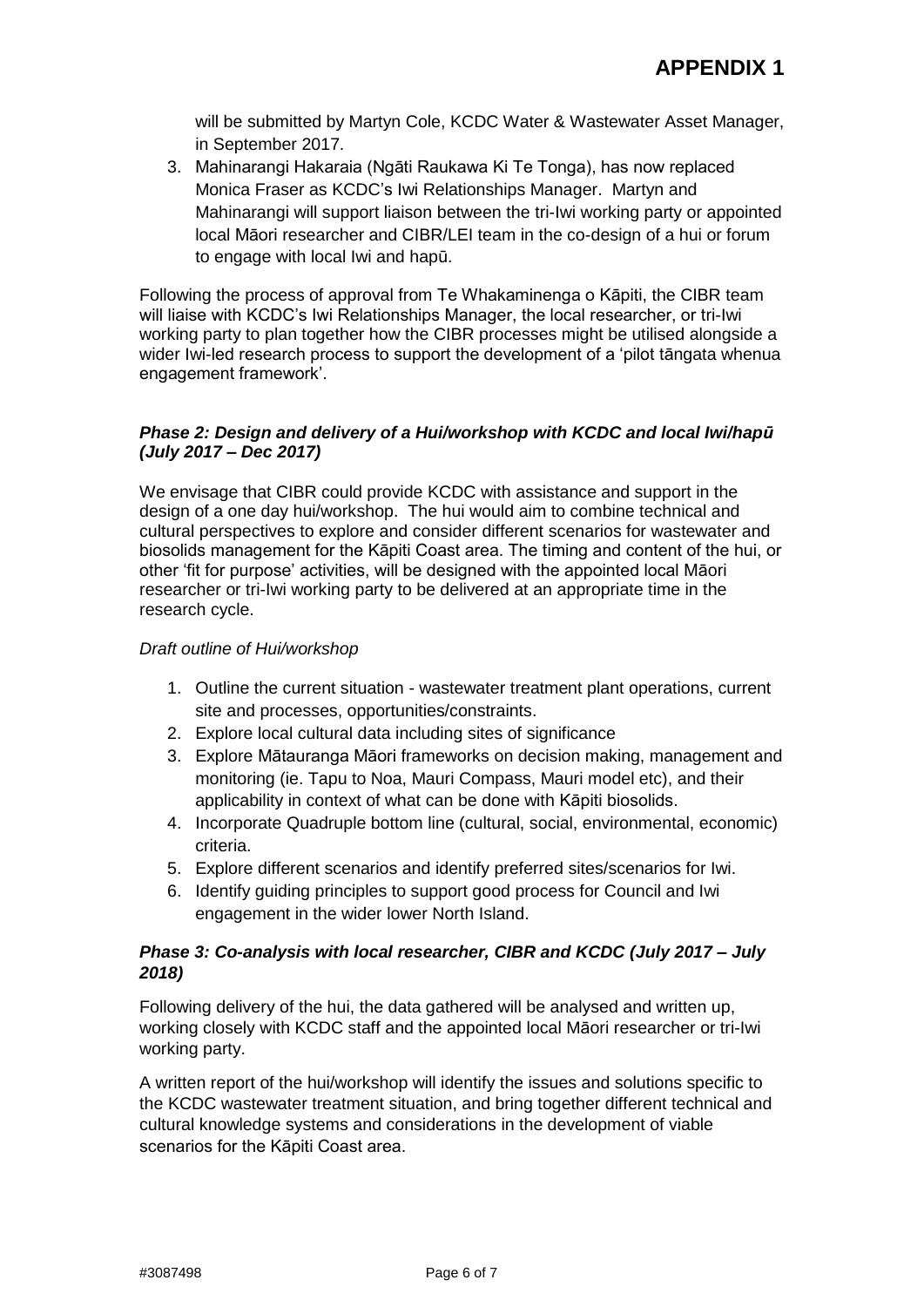It is envisaged that the scenario development work with Iwi and hapū will support KCDC's decision-process in determining viable options for future biosolids and wastewater treatment – for both local infrastructure investments for the Kāpiti Coast area, and in relation to how Kāpiti might wish to connect with collective biosolids solutions for the lower North Island region.

Outcomes and learnings from Phases 1-3 will be incorporated into an Engagement Framework that provides pathways and processes for conversations with Tangata Whenua about biosolids management. The framework will be presented to the wider project stakeholders to be considered as a resource that may better support council/Iwi decision-making processes and the development of viable scenarios for biosolids reuse for the wider lower North Island region.